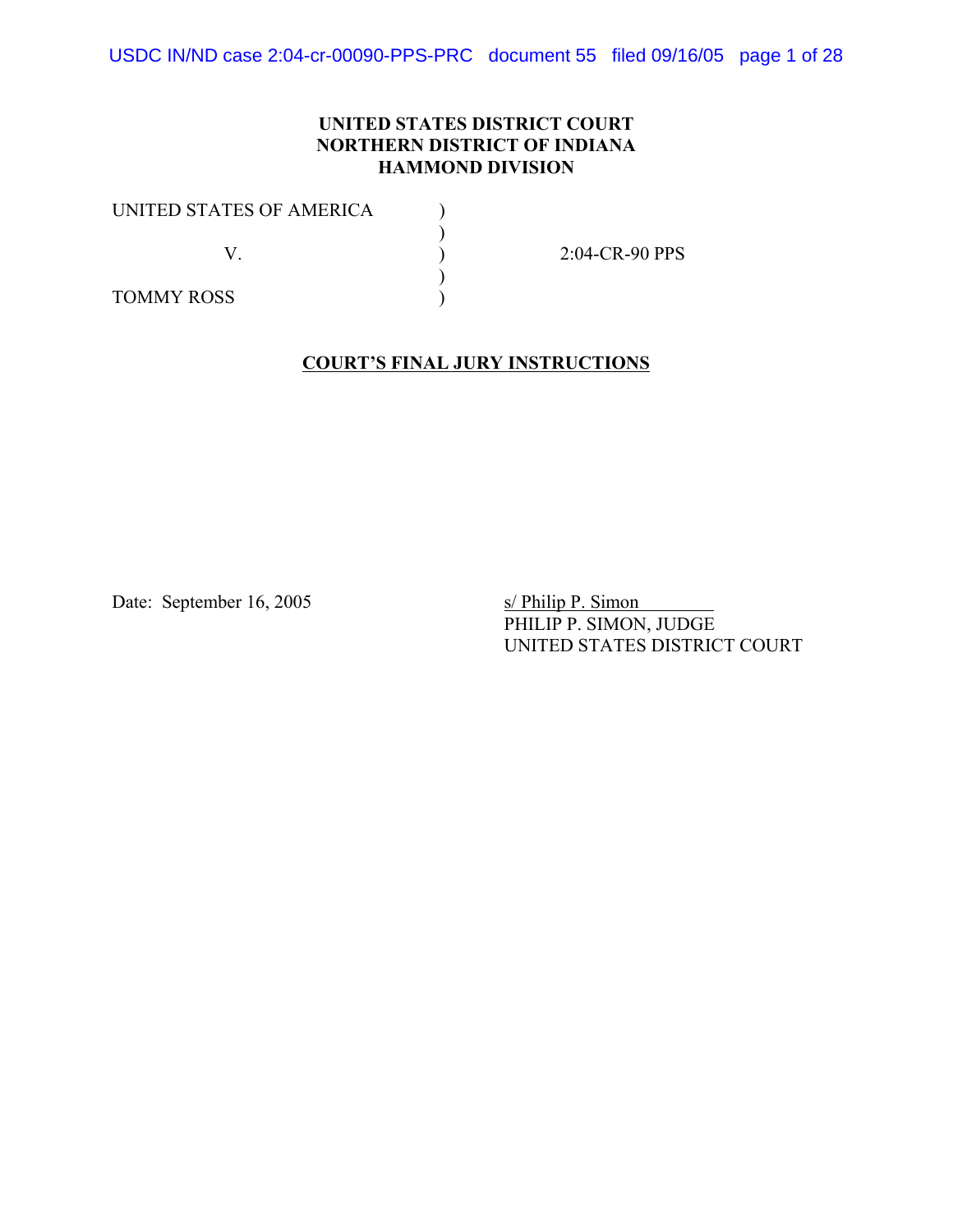Members of the jury, you have seen and heard all the evidence and the arguments of the attorneys. Now I will instruct you on the law.

You have two duties as a jury. Your first duty is to decide the facts from the evidence in the case. This is your job, and yours alone.

Your second duty is to apply the law that I give you to the facts. You must follow these instructions, even if you disagree with them. Each of the instructions is important, and you must follow all of them.

Perform these duties fairly and impartially. Do not allow sympathy, prejudice, fear, or public opinion to influence you. You should not be influenced by any person's race, color, religion, national ancestry, or sex.

Nothing I say now, and nothing I said or did during the trial, is meant to indicate any opinion on my part about what the facts are or about what your verdict should be.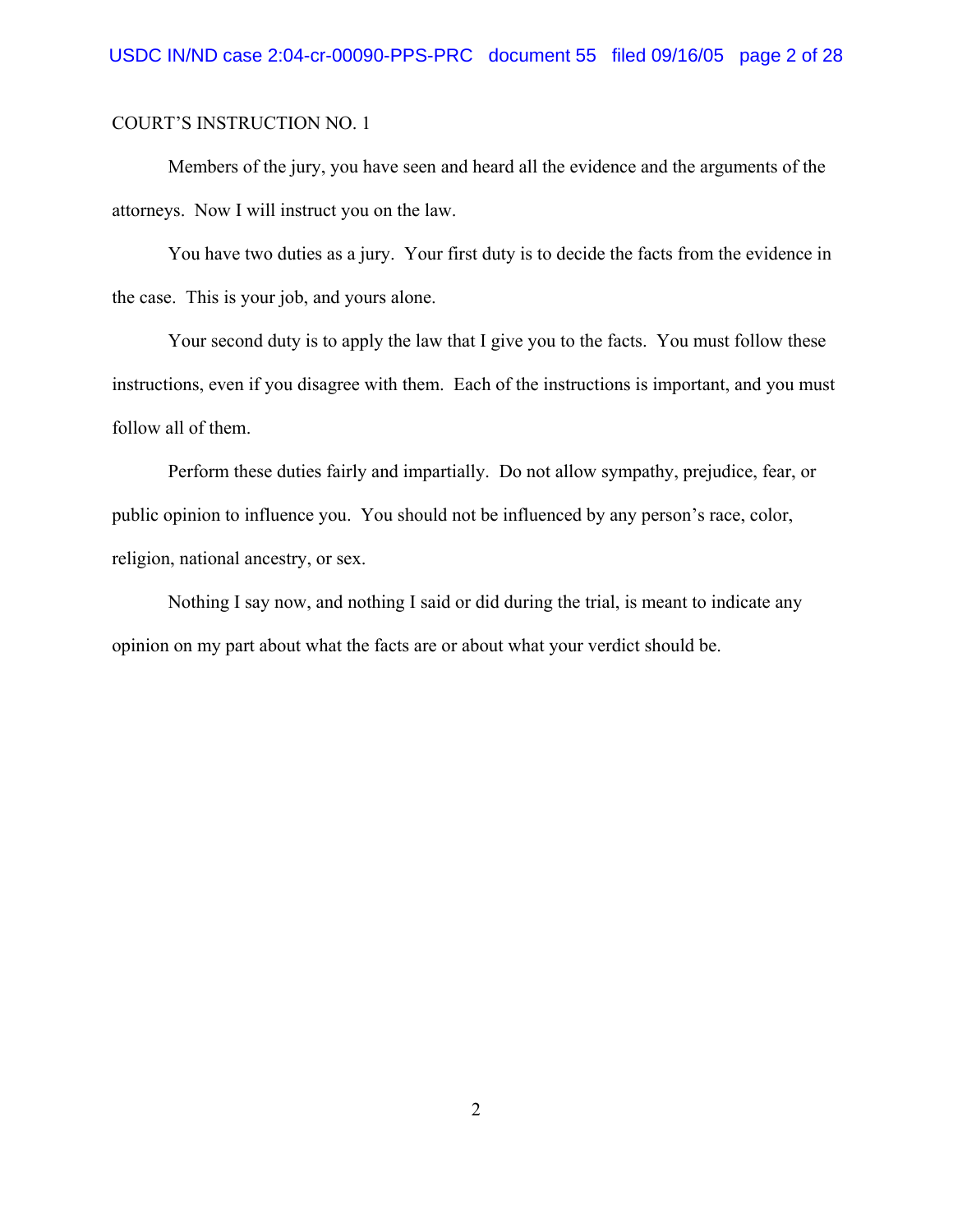The evidence consists of the testimony of the witnesses, the exhibits admitted in evidence, and stipulations. A stipulation is an agreement between both sides that certain facts are true or that a person would have given certain testimony.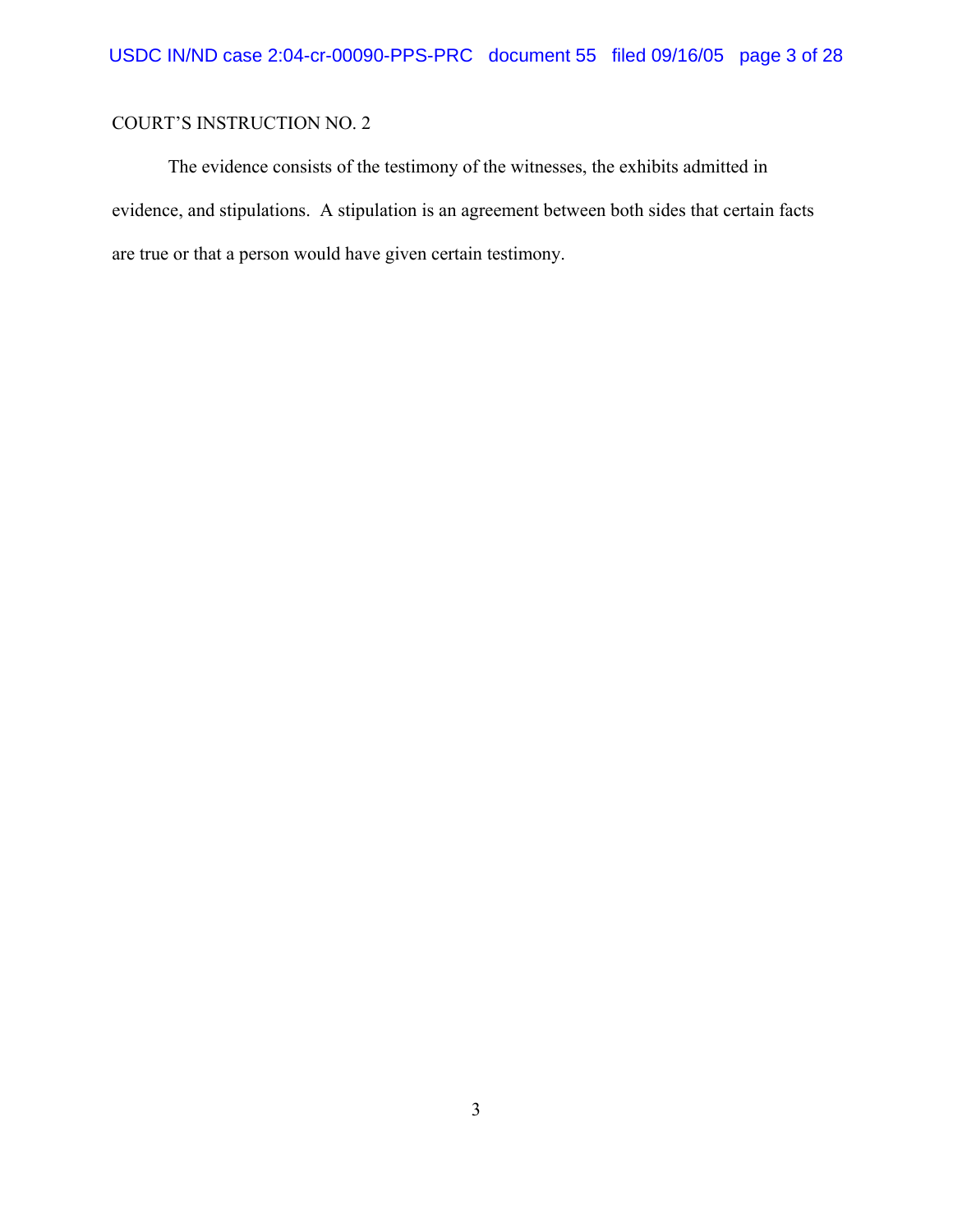You are to decide whether the testimony of each of the witnesses is truthful and accurate, in part, in whole, or not at all, as well as what weight, if any, you give to the testimony of each witness. In evaluating the testimony of any witness, you may consider, among other things:

- the witness's intelligence;

- the ability and opportunity the witness had to see, hear, or know the things that the witness testified about;

- the witness's memory;

- any interest, bias, or prejudice the witness may have;

- the manner of the witness while testifying; and

- the reasonableness of the witness's testimony in light of all the evidence in the case.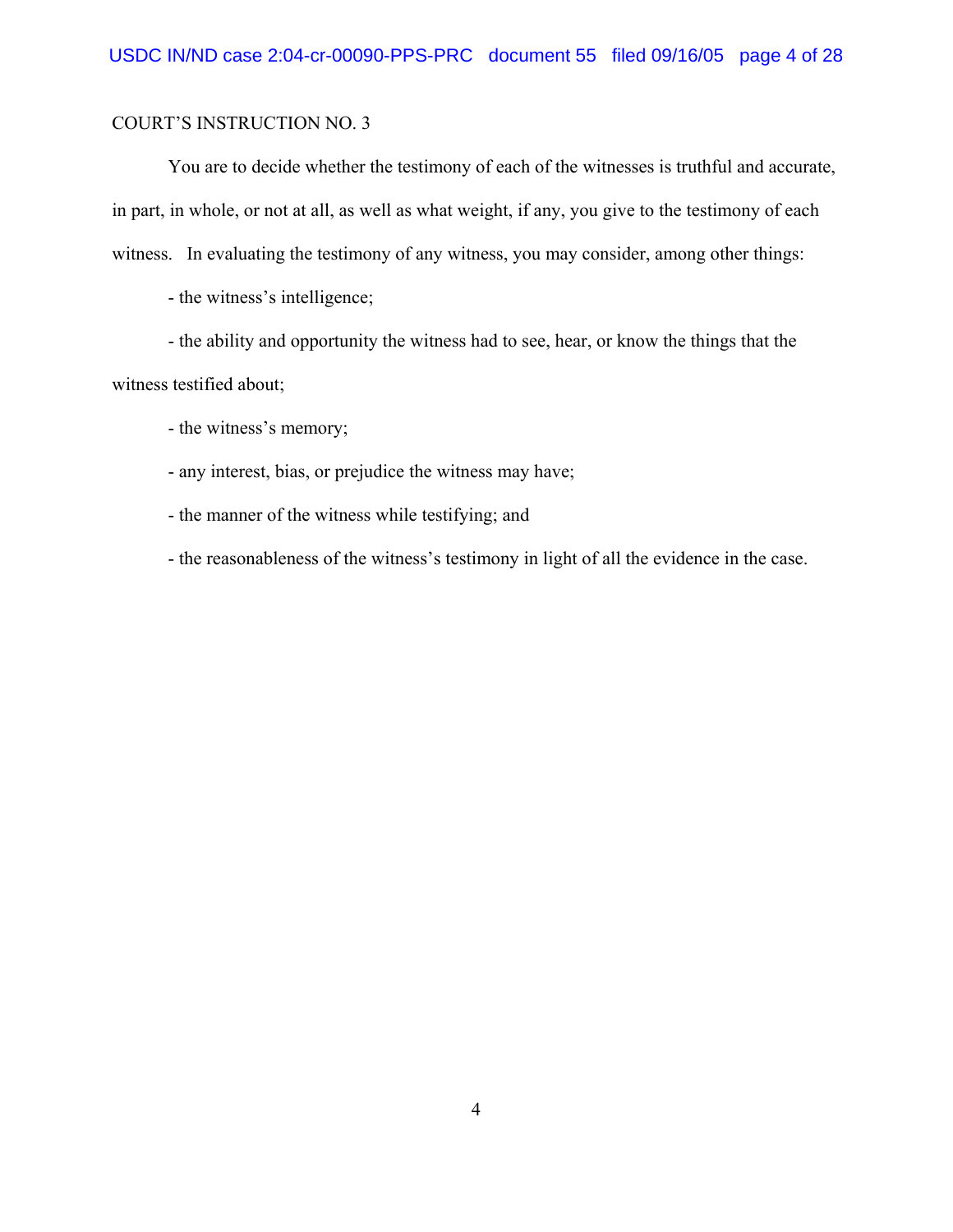You should use common sense in weighing the evidence and consider the evidence in light of your own observations in life. In our lives, we often look at one fact and conclude from it that another fact exists. In law we call this "inference." A jury is allowed to make reasonable inferences. Any inferences you make must be reasonable and must be based on the evidence in the case.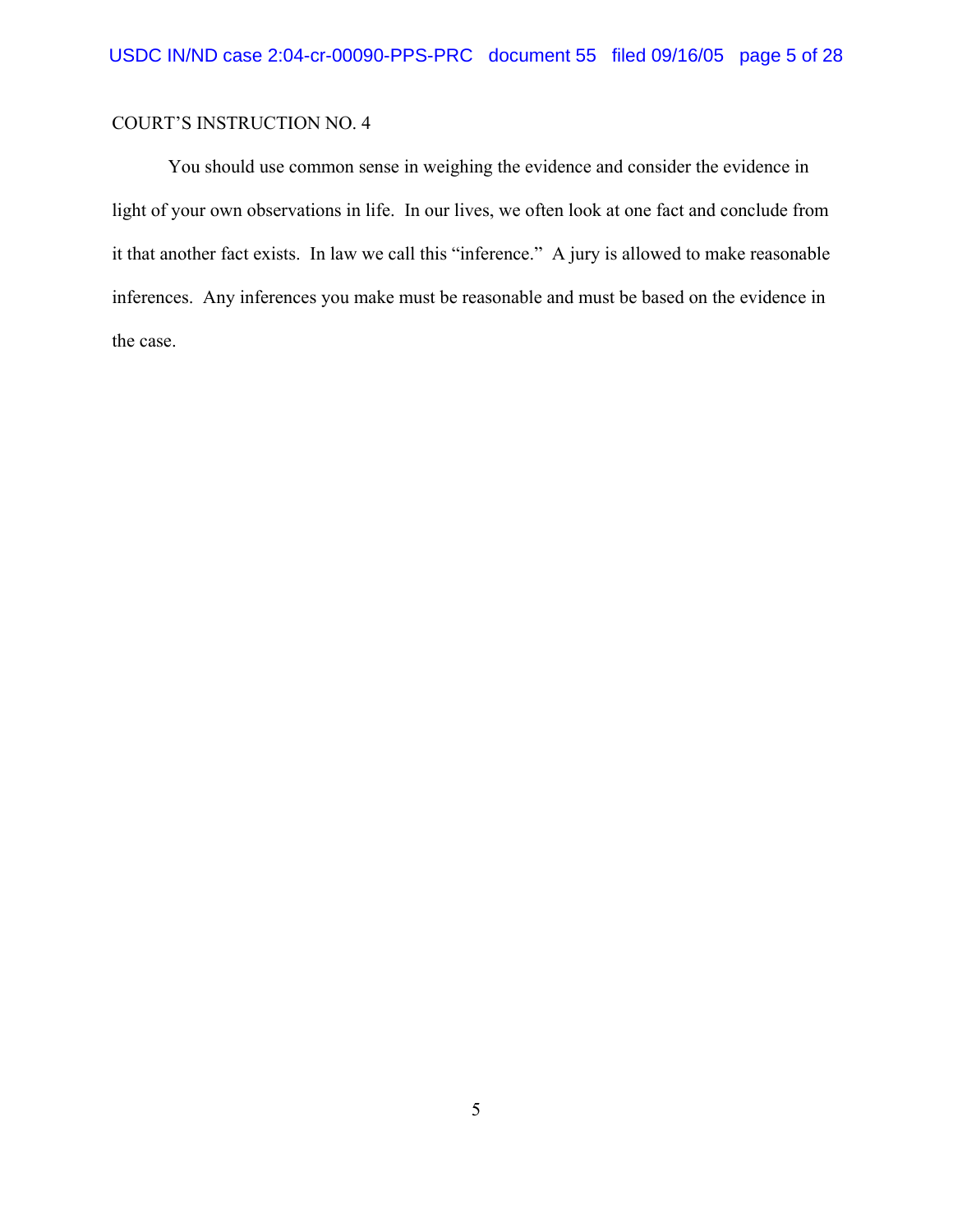Some of you have heard the phrases "circumstantial evidence" and "direct evidence." Direct evidence is the testimony of someone who claims to have personal knowledge of the commission of the crime which has been charged, such as an eyewitness. Circumstantial evidence is the proof of a series of facts which tend to show whether the defendant is guilty or not guilty. The law makes no distinction between the weight to be given either direct or circumstantial evidence. You should decide how much weight to give to any evidence. All the evidence in the case, including the circumstantial evidence, should be considered by you in reaching your verdict.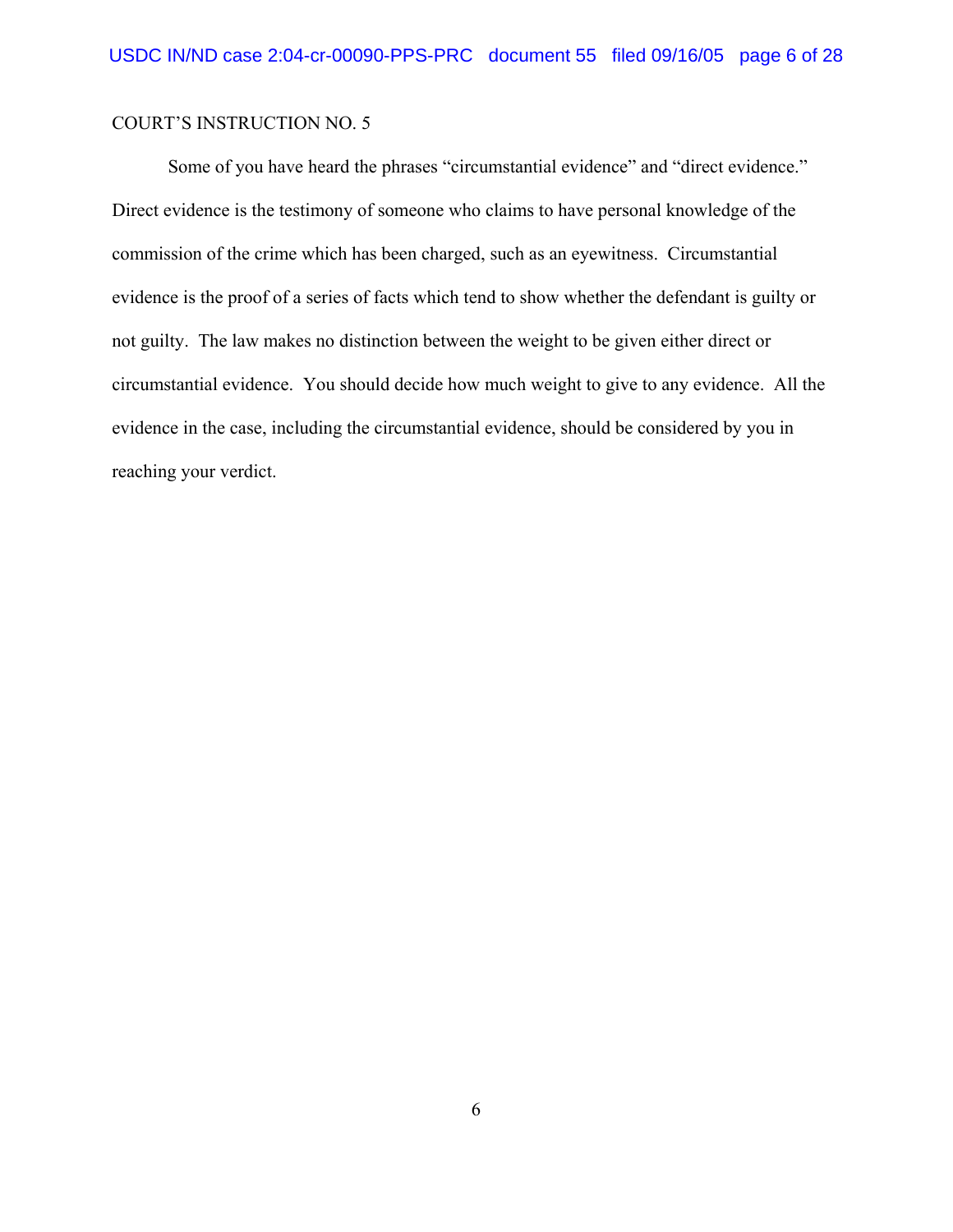Certain things are not evidence. I will list them for you:

First, testimony and exhibits that I struck from the record, or that I told you to disregard, are not evidence and must not be considered.

Second, anything that you may have seen or heard outside the courtroom is not evidence and must be entirely disregarded. This includes any press, radio, or television reports you may have seen or heard. Such reports are not evidence and your verdict must not be influenced in any way by such publicity.

Third, questions and objections by the lawyers are not evidence. Attorneys have a duty to object when they believe a question is improper. You should not be influenced by any objection or by my ruling on it.

Fourth, the lawyers' statements to you are not evidence. The purpose of these statements is to discuss the issues and the evidence. If the evidence as you remember it differs from what the lawyers said, your memory is what counts.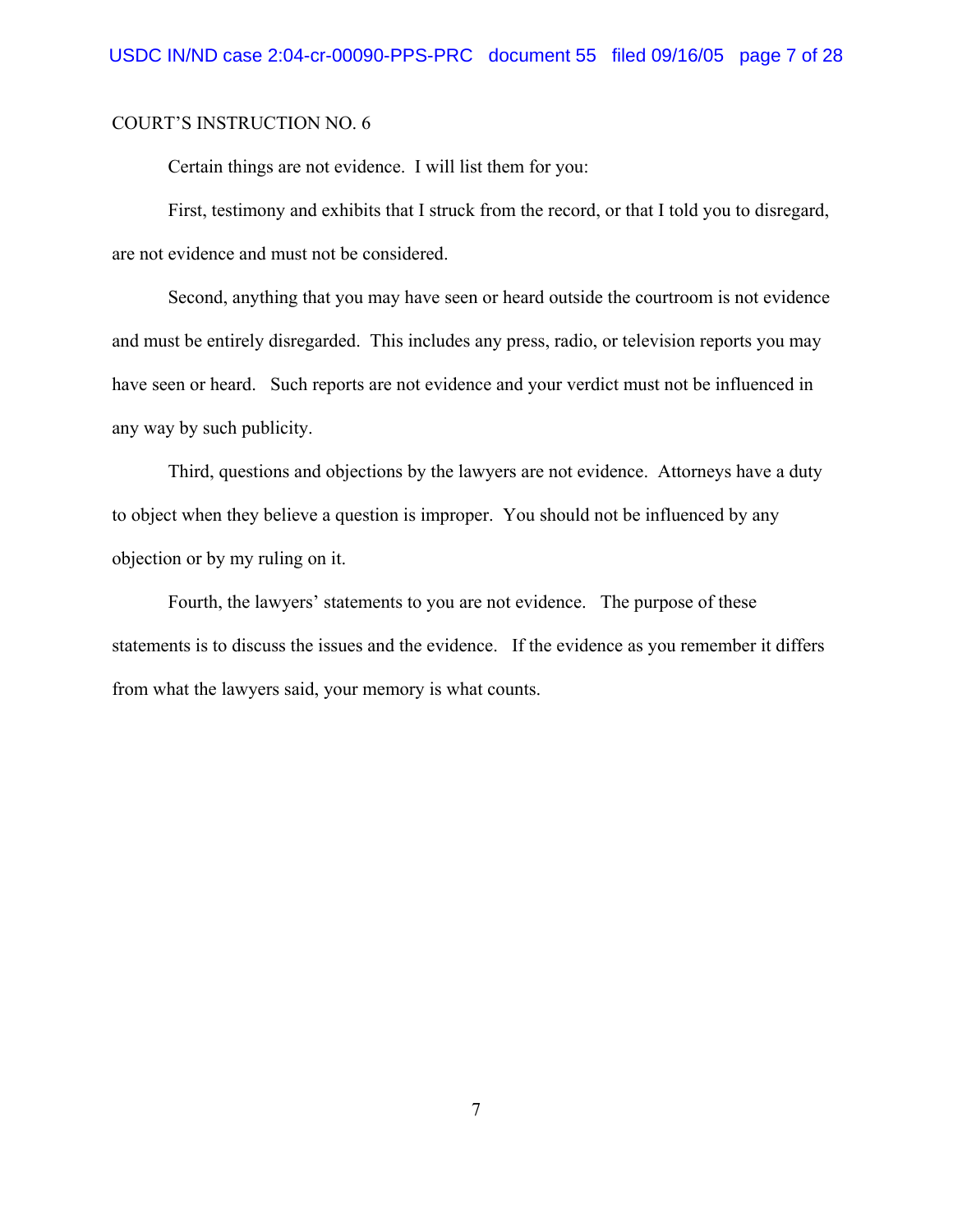USDC IN/ND case 2:04-cr-00090-PPS-PRC document 55 filed 09/16/05 page 8 of 28

# COURT'S INSTRUCTION NO. 7

It is proper for an attorney to interview any witness in preparation for trial.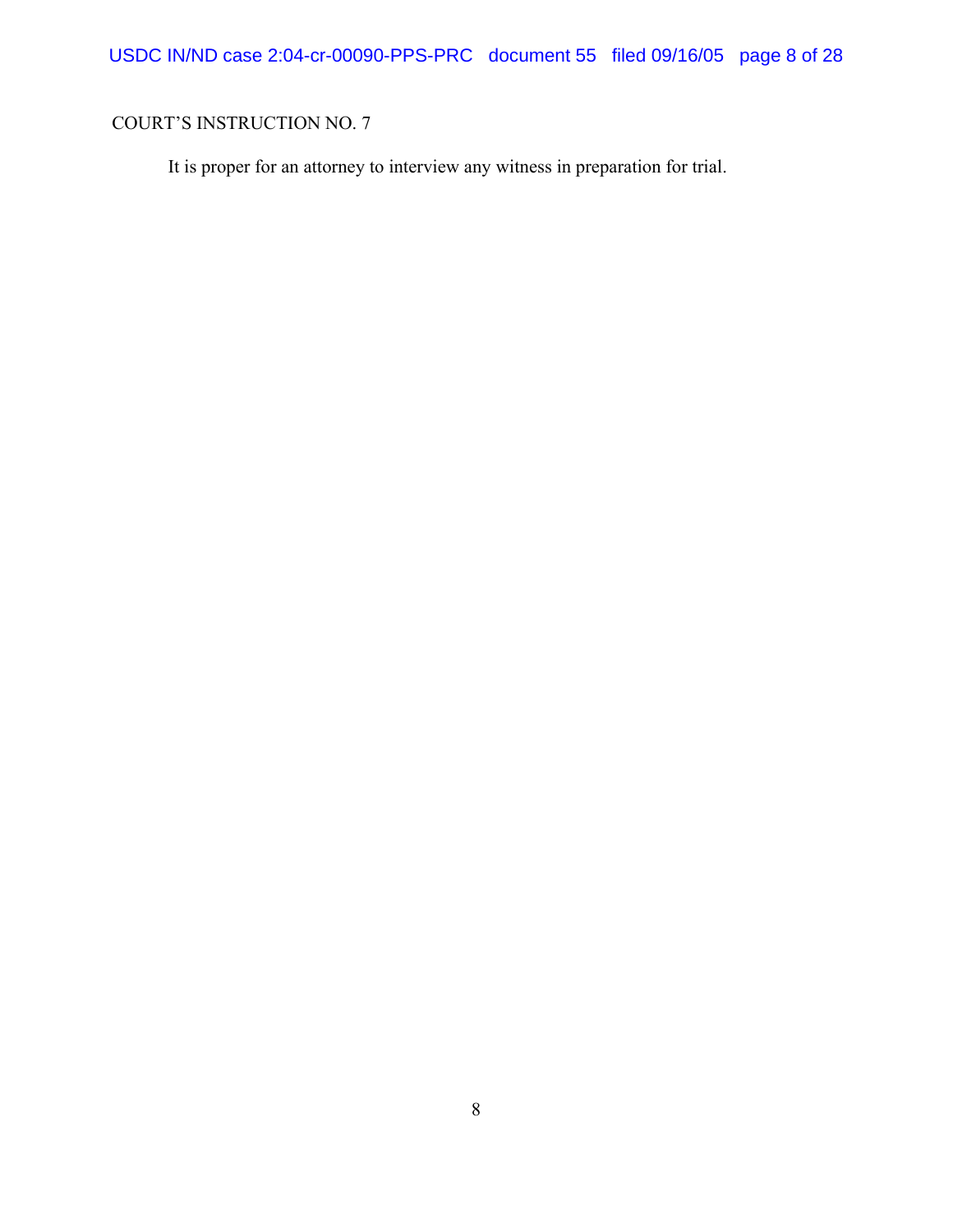You may find the testimony of one witness or a few witnesses more persuasive than the testimony of a larger number. You need not accept the testimony of the larger number of witnesses.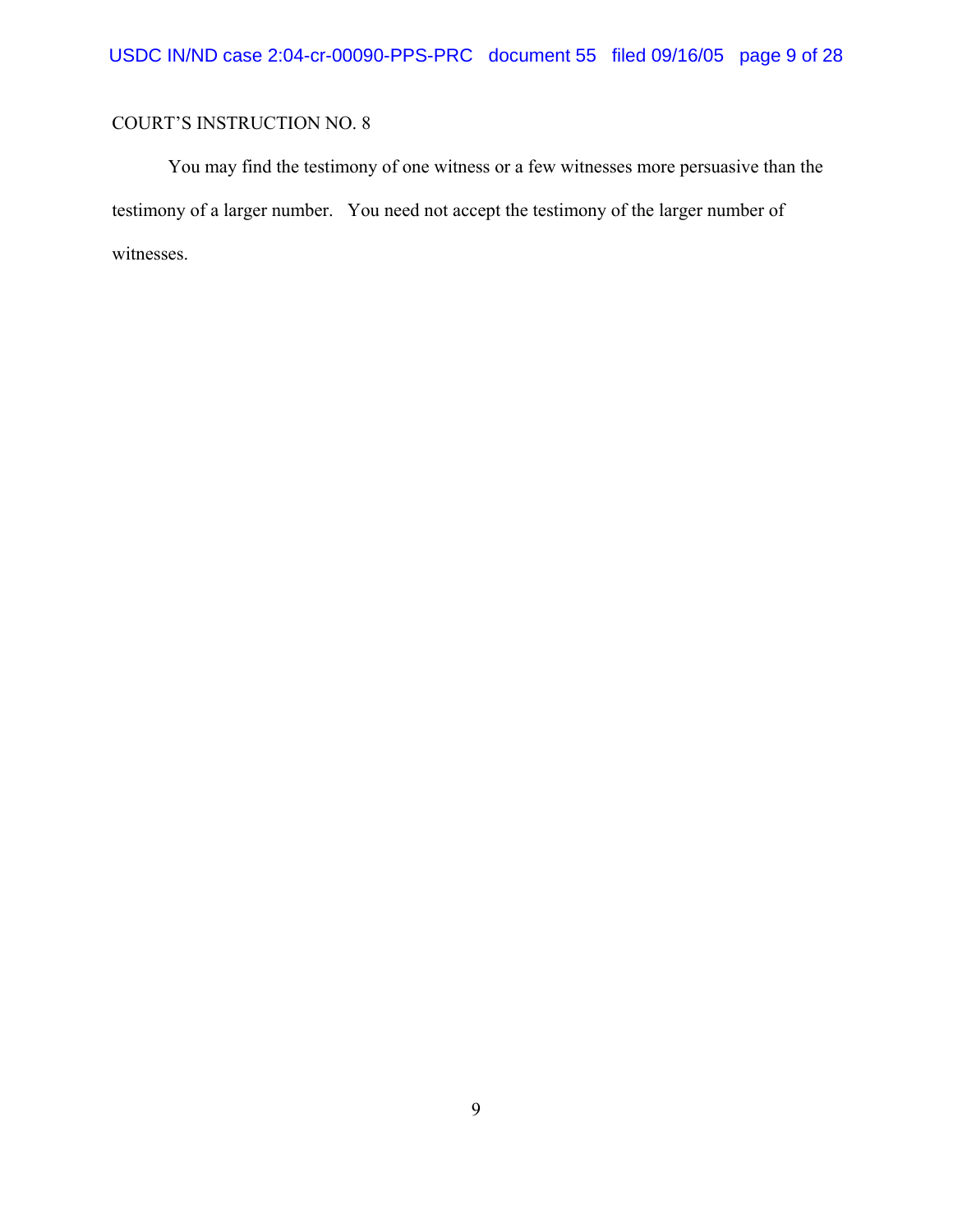The indictment in this case is the formal method of accusing the defendant of an offense and placing the defendant on trial. It is not evidence against the defendant and does not create any inference of guilt.

The defendant is charged in Count 1 of the indictment with the offense of possessing a firearm after having been convicted of a crime punishable by a term of imprisonment of more than one year. The defendant is charged in Count 2 of the indictment with the offense of possessing ammunition after having been convicted of a crime punishable by a term of imprisonment exceeding one year. The defendant has pleaded not guilty to the charges.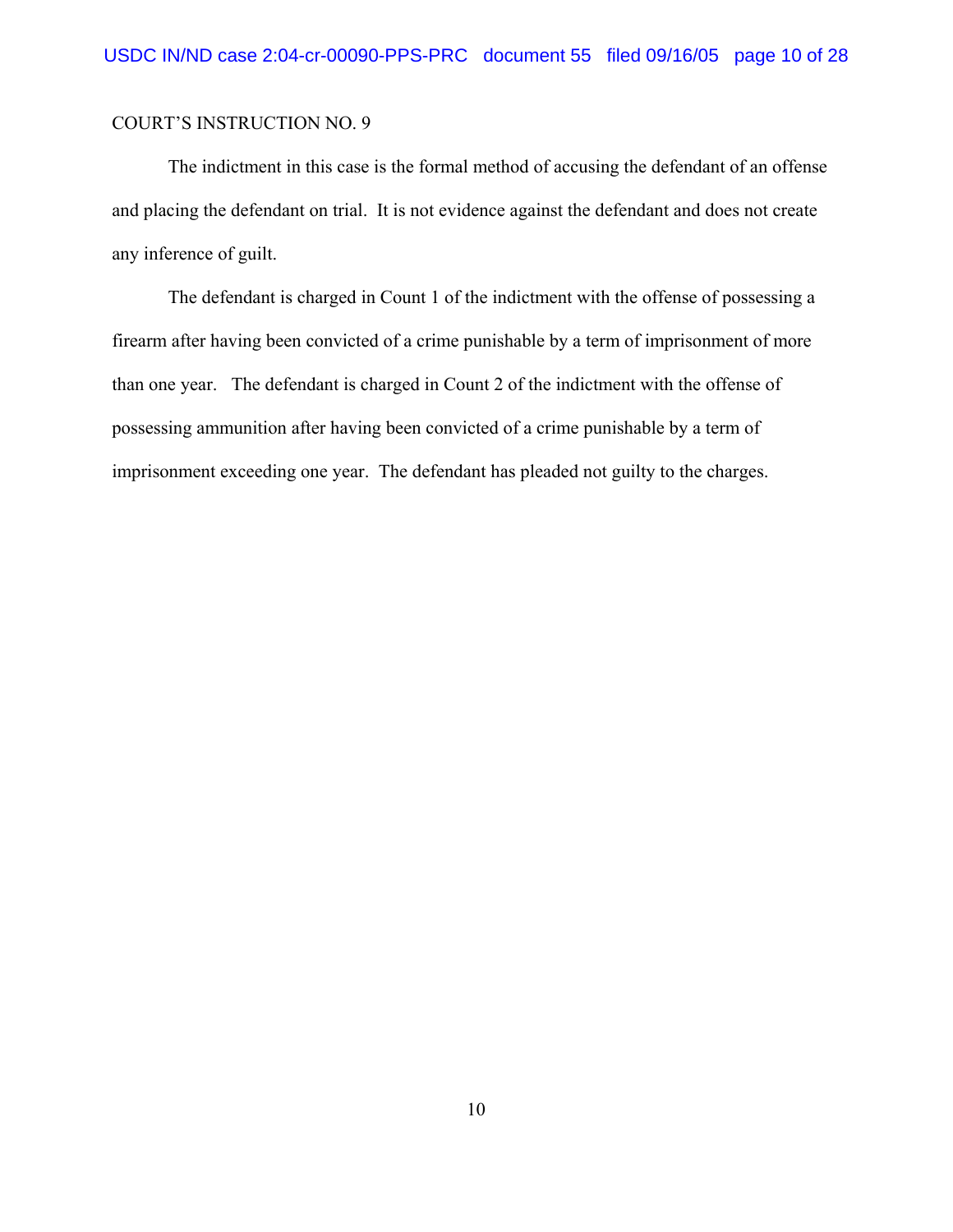The defendant is presumed to be innocent of each of the charges. This presumption continues during every stage of the trial and your deliberations on the verdict. It is not overcome unless from all the evidence in the case you are convinced beyond a reasonable doubt that the defendant is guilty as charged. The government has the burden of proving the guilt of the defendant beyond a reasonable doubt. This burden of proof stays with the government throughout the case. The defendant is never required to prove his innocence or to produce any evidence at all.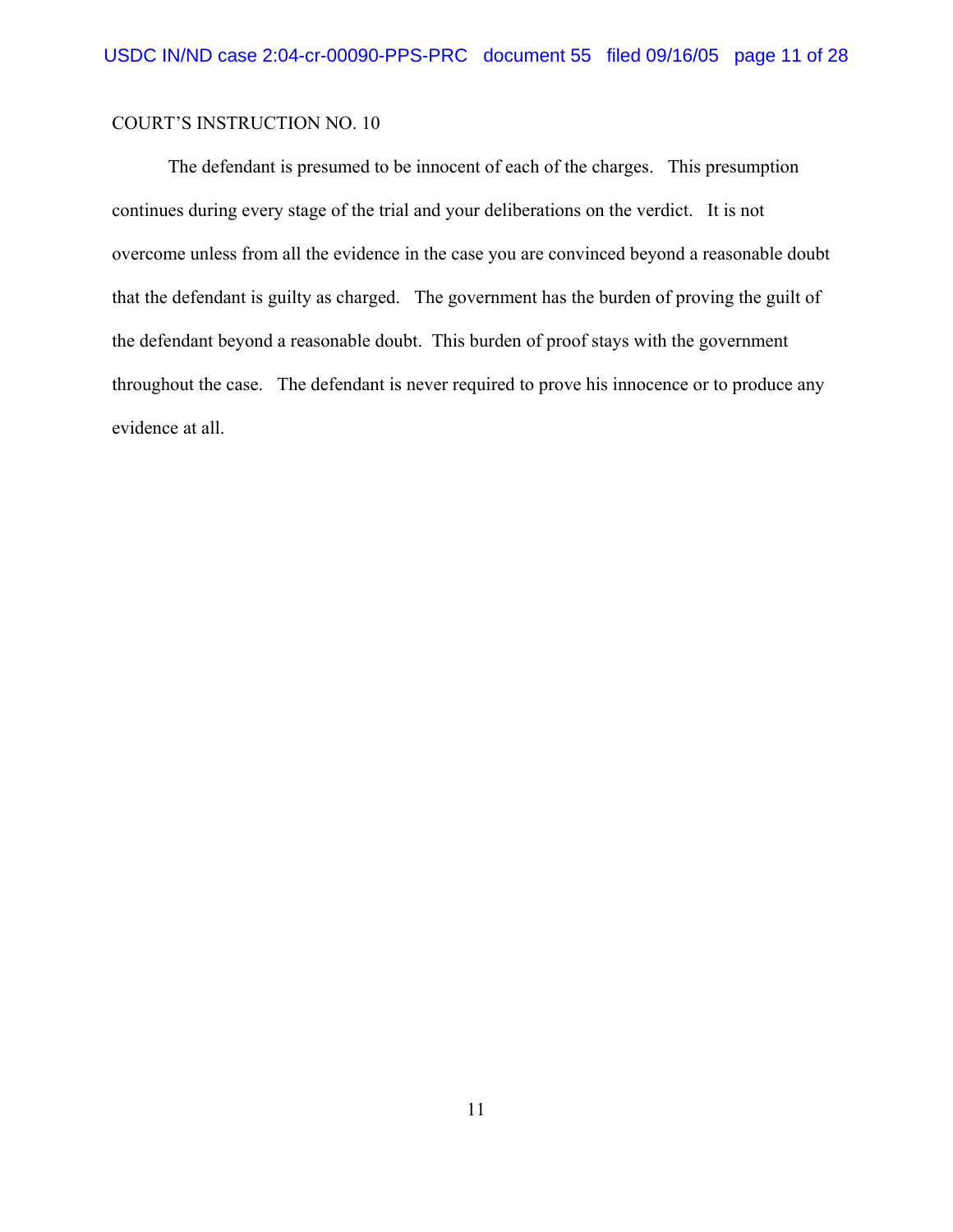The defendant has an absolute right not to testify. The fact that the defendant did not testify should not be considered by you in any way in arriving at your verdict.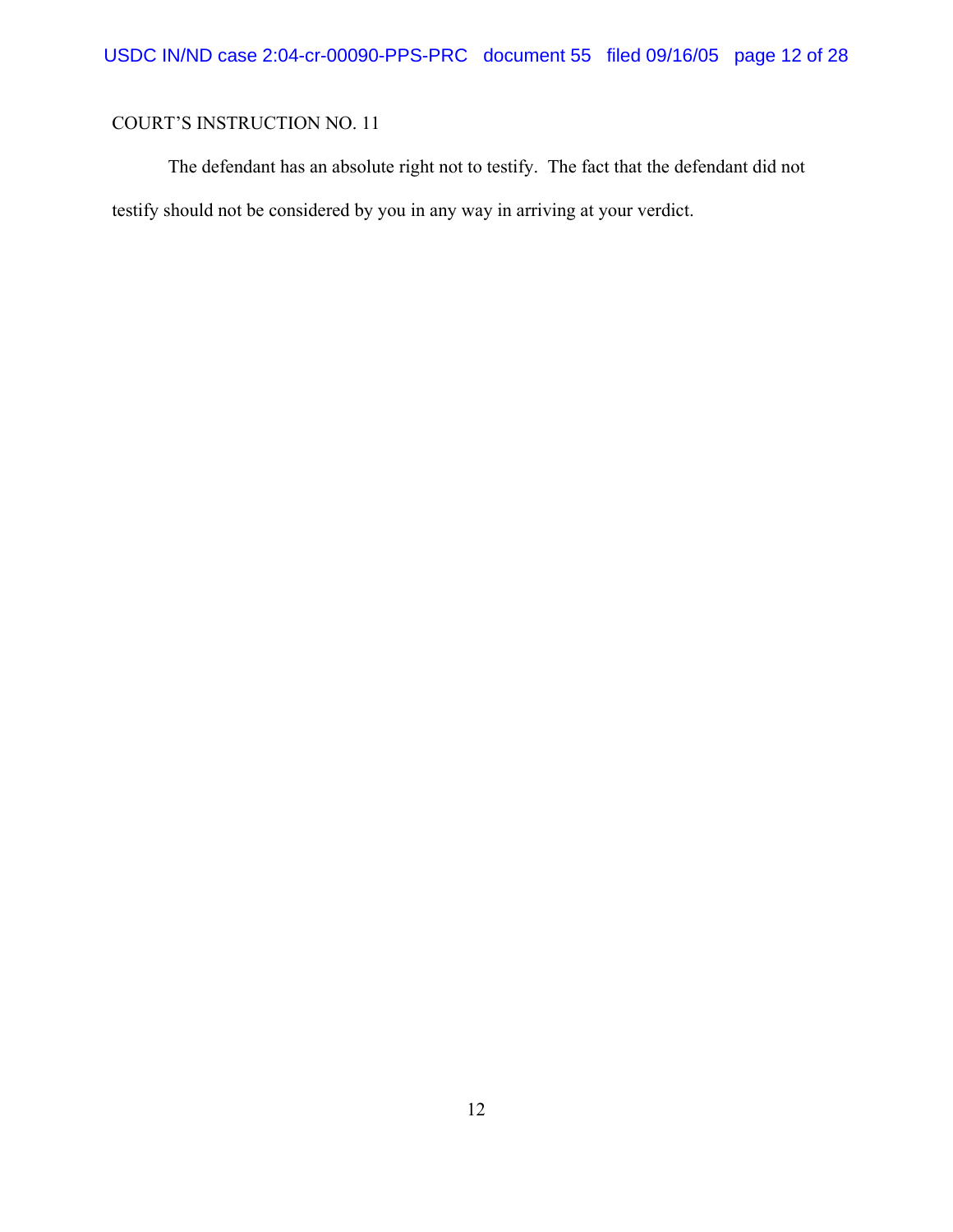You have received evidence of statements said to be made by the defendant to a number of witnesses in this case. You must decide whether the defendant did in fact make the statements. If you find that the defendant did make the statements, then you must decide what weight, if any, you feel the statements deserve. In making this decision, you should consider all matters in evidence having to do with the statements, including those concerning the defendant himself and the circumstances under which the statements were made.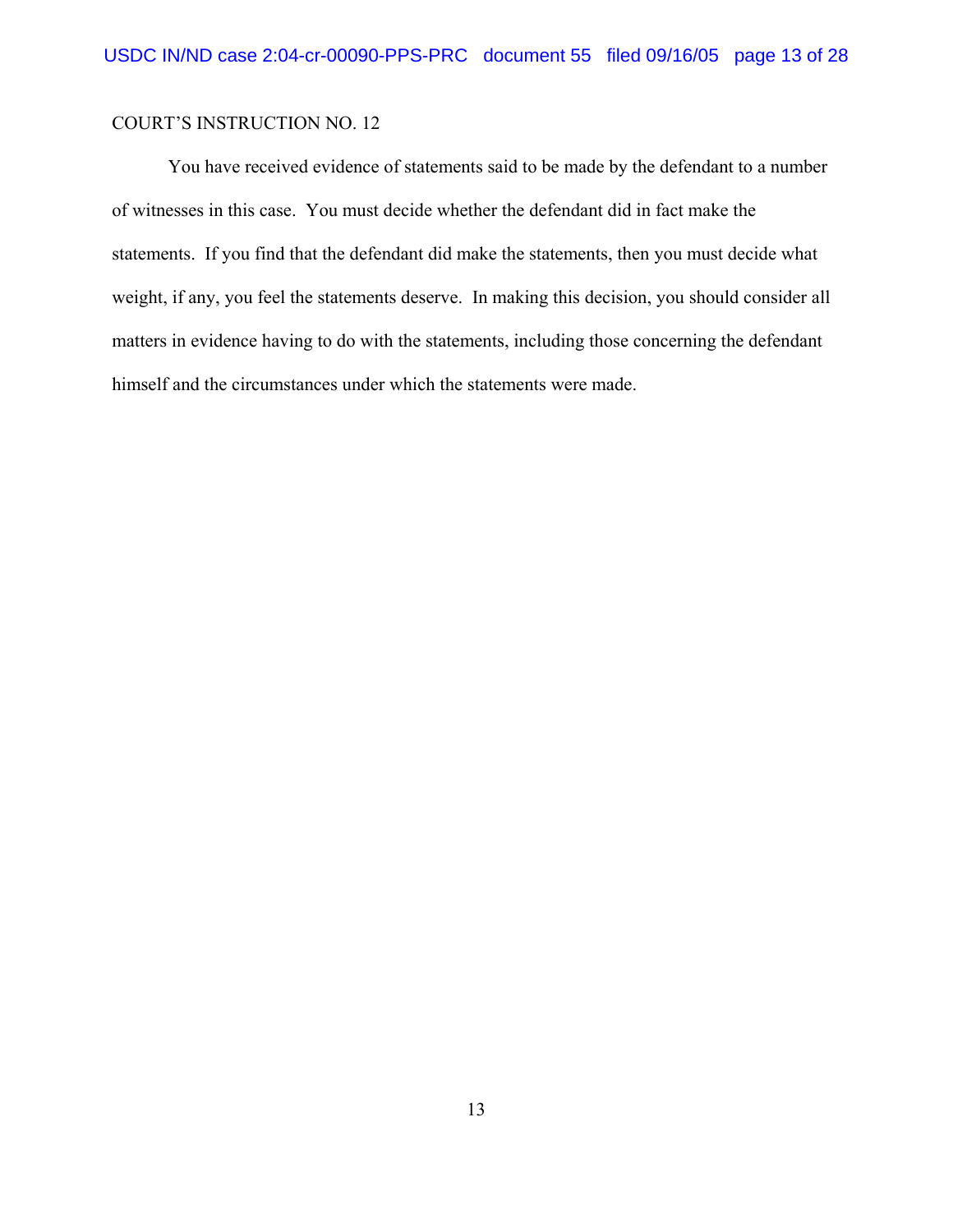You have heard testimony of an identification of a person. Identification testimony is an expression of belief or impression by the witness. You should consider whether, or to what extent, the witness had the ability and the opportunity to observe the person at the time of the offense and to make a reliable identification later. You should also consider the circumstances under which the witness later made the identification.

The government has the burden of proving beyond a reasonable doubt that the defendant was the person who committed the crime charged.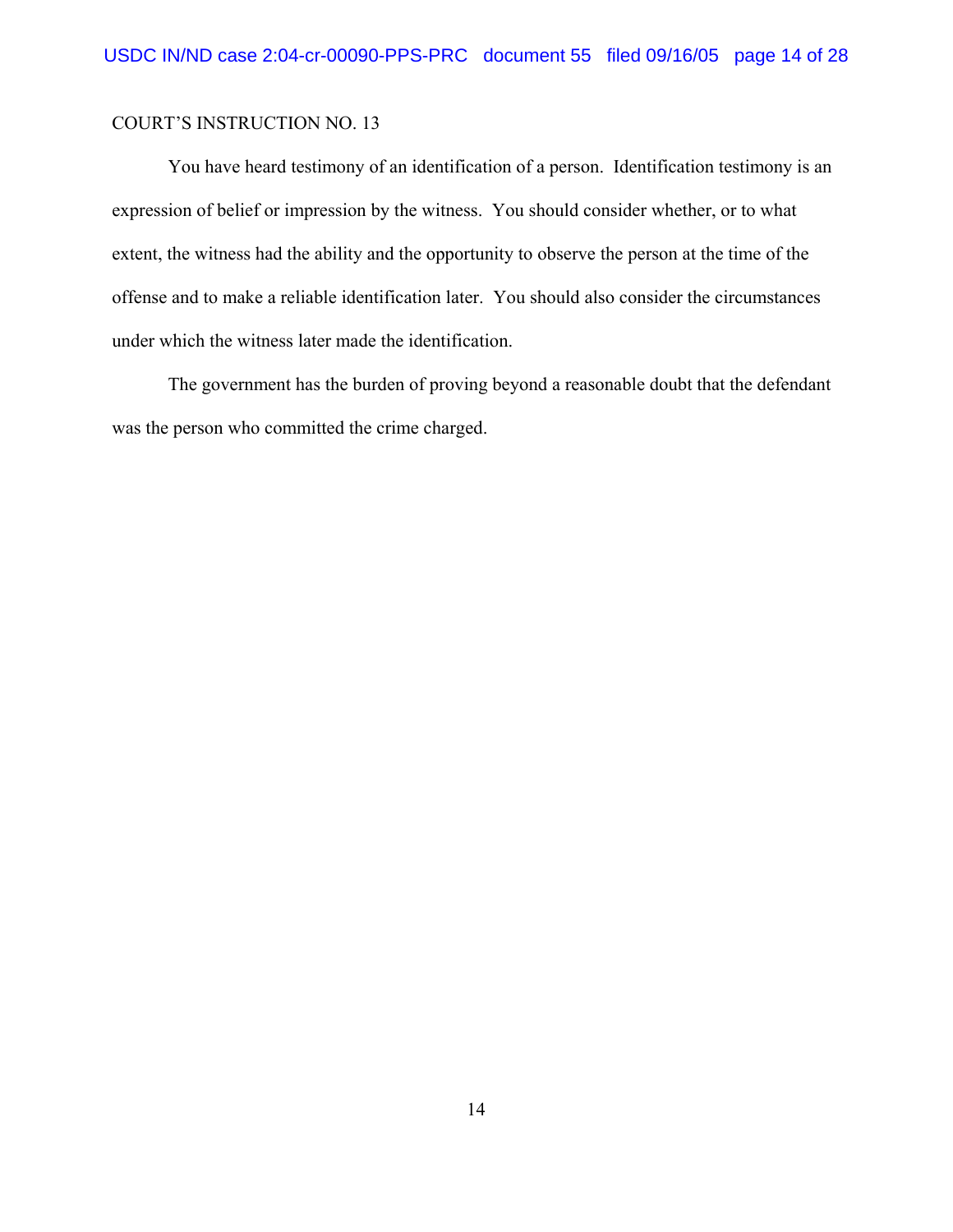You have heard witnesses give opinions about matters requiring special knowledge or skill. You should judge this testimony in the same way that you judge the testimony of any other witness. The fact that such a person has given an opinion does not mean that you are required to accept it. Give the testimony whatever weight you think it deserves, considering the reasons given for the opinion, the witness' qualifications, and all of the other evidence in the case.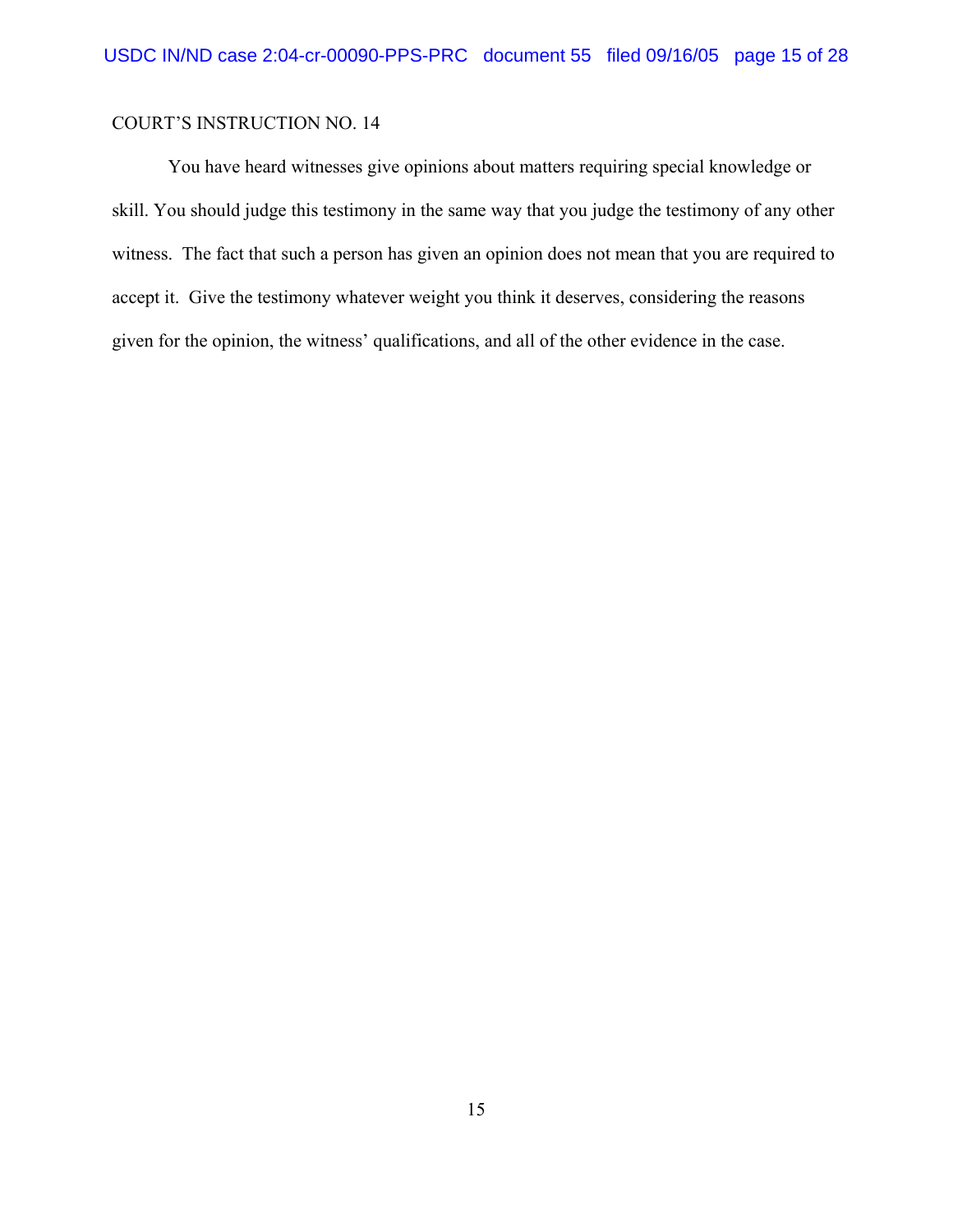You have heard evidence that Robert Griffin and Brandon Griffin have been convicted of a crime. You may consider this evidence only in deciding whether Robert Griffin's and Brandon Griffin's testimony is truthful in whole, in part, or not at all. You may not consider this evidence for any other purpose.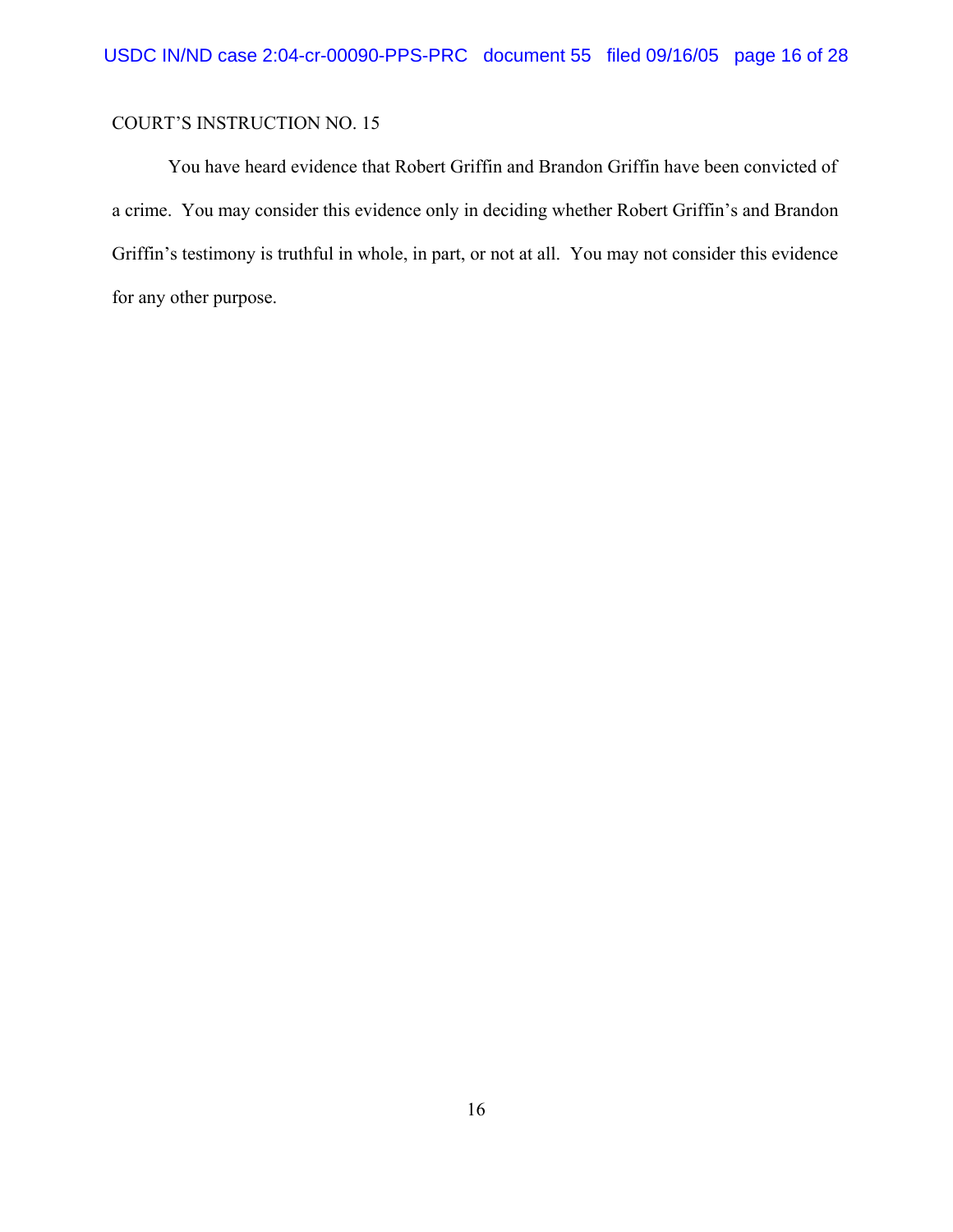You have heard evidence that before the trial a witness made a statement that may be inconsistent with the witness's testimony here in court. If you find that it is inconsistent, you may consider the earlier statement only in deciding the truthfulness and accuracy of that witness's testimony in this trial. You may not use it as evidence of the truth of the matters contained in that prior statement.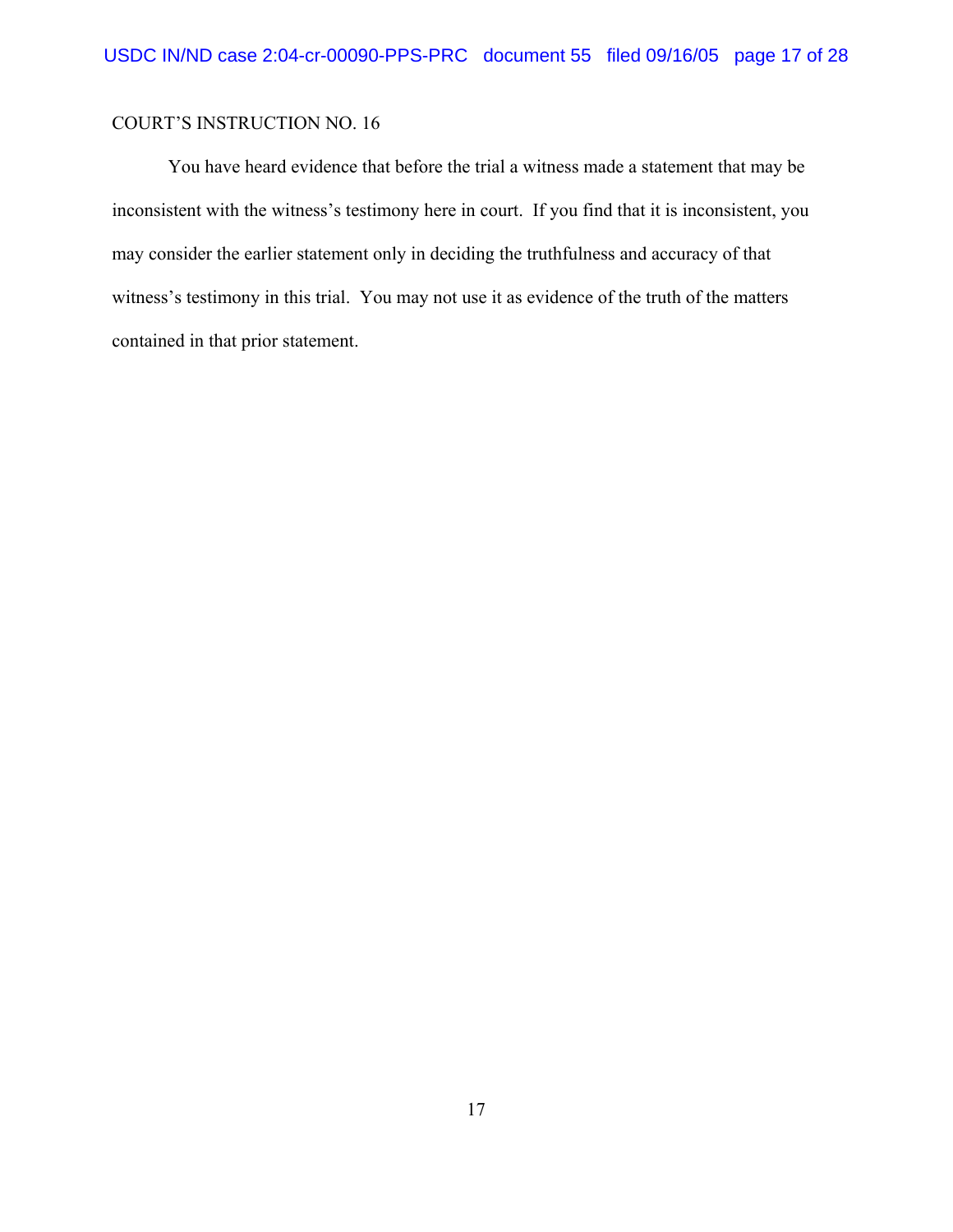To sustain the charge of possessing a firearm after having been convicted of a crime punishable by a term of imprisonment of more than one year, the government must prove the following propositions:

First, that prior to on or about November 11, 2003, the defendant had been convicted of a crime that was punishable by a term of imprisonment of more than one year;

Second, that on or about November 11, 2003, the defendant knowingly possessed a firearm; and

Third, that the firearm possessed by the defendant had traveled in interstate commerce prior to the defendant's possession of it on or about that date.

If you find from your consideration of all the evidence that each of these propositions has been proved beyond a reasonable doubt, then you should find the defendant guilty.

If, on the other hand, you find from your consideration of all the evidence that any one of these propositions has not been proved beyond a reasonable doubt, then you should find the defendant not guilty.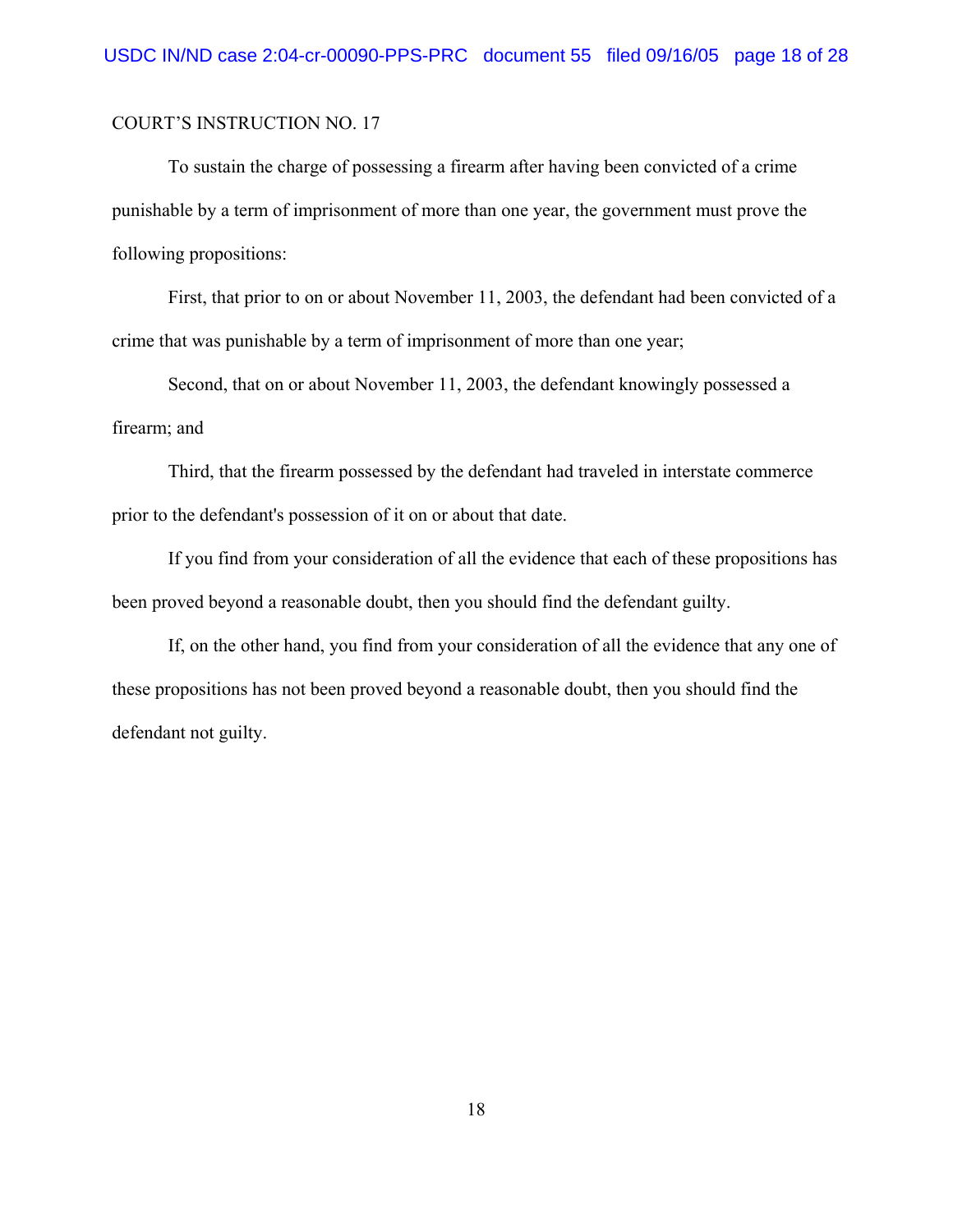To sustain the charge of possessing ammunition after having been convicted of a crime punishable by a term of imprisonment of more than one year as charged in Count 2 of the indictment, the government must prove the following propositions:

First, that prior to on or about November 11, 2003, the defendant had been convicted of a crime that was punishable by a term of imprisonment of more than one year;

Second, that on or about November 11, 2003, the defendant knowingly possessed ammunition; and

Third, that the ammunition possessed by the defendant had traveled in interstate commerce prior to the defendant's possession of it on or about that date

If you find from your consideration of all the evidence that each of these propositions has been proved beyond a reasonable doubt, then you should find the defendant guilty.

If, on the other hand, you find from you consideration of all the evidence that any one of these propositions has not been proved beyond a reasonable doubt, then you should find the defendant not guilty.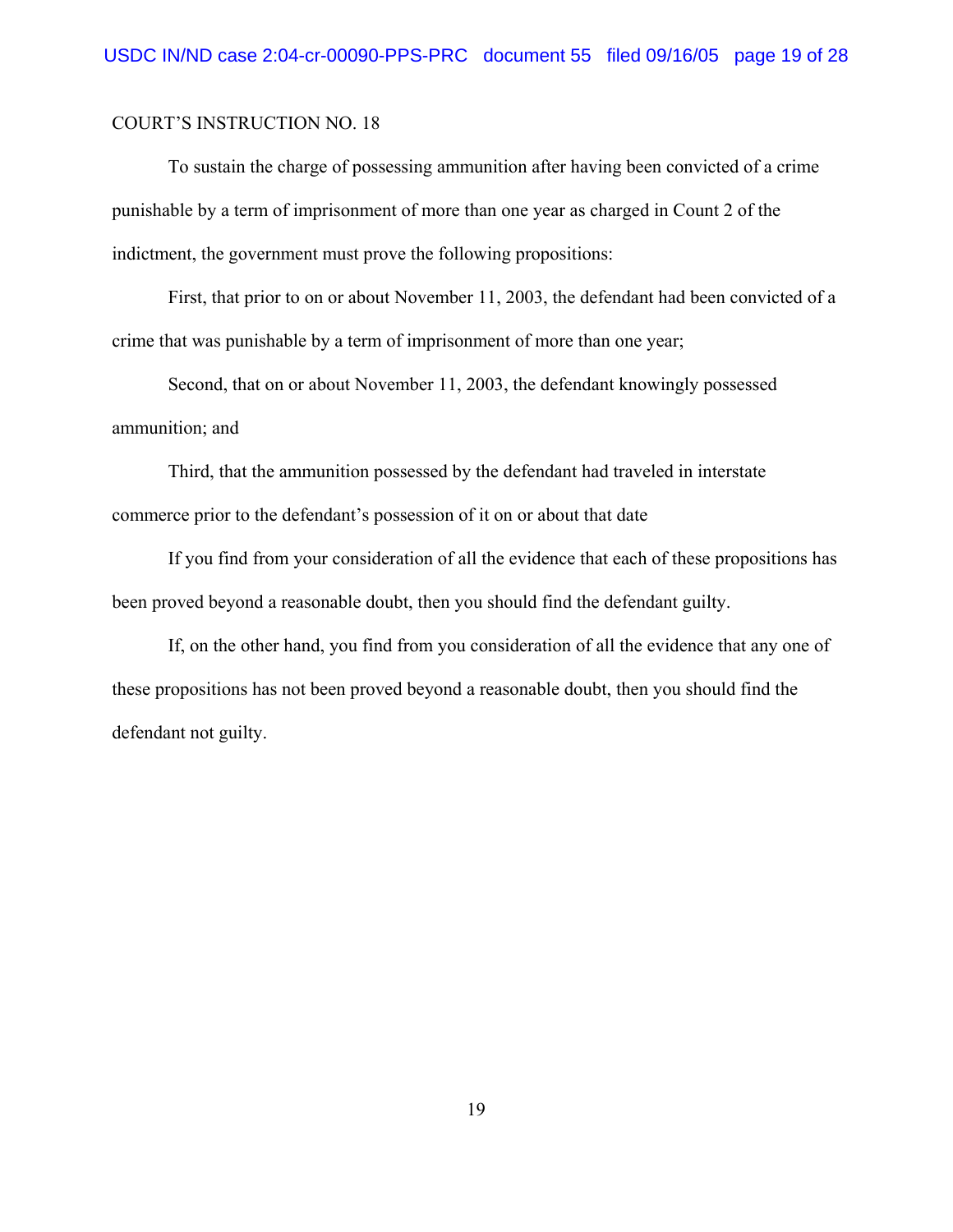You have heard that the government and the defendant have stipulated that (1) prior to the date alleged in the indictment, the firearm and ammunition involved in this case traveled in interstate commerce; and (2) that prior to the date alleged in the indictment, the defendant had been convicted of a crime punishable by a term of imprisonment of more than one year. You may therefore accept these facts as proven.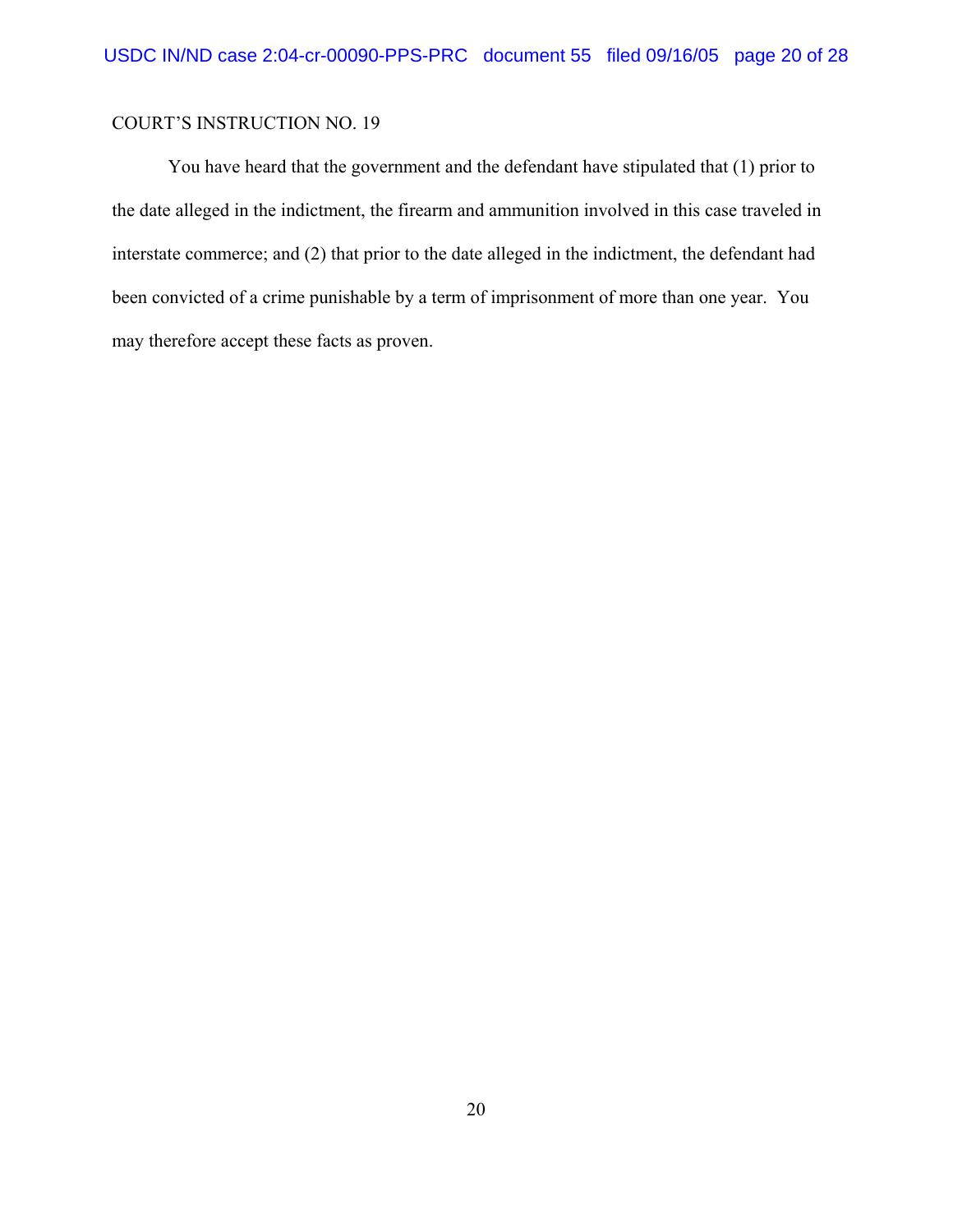Possession of an object is the ability to control it. Possession may exist even when a person is not in physical contact with the object, but knowingly has the power and intention to exercise direction or control over it, either directly or through others.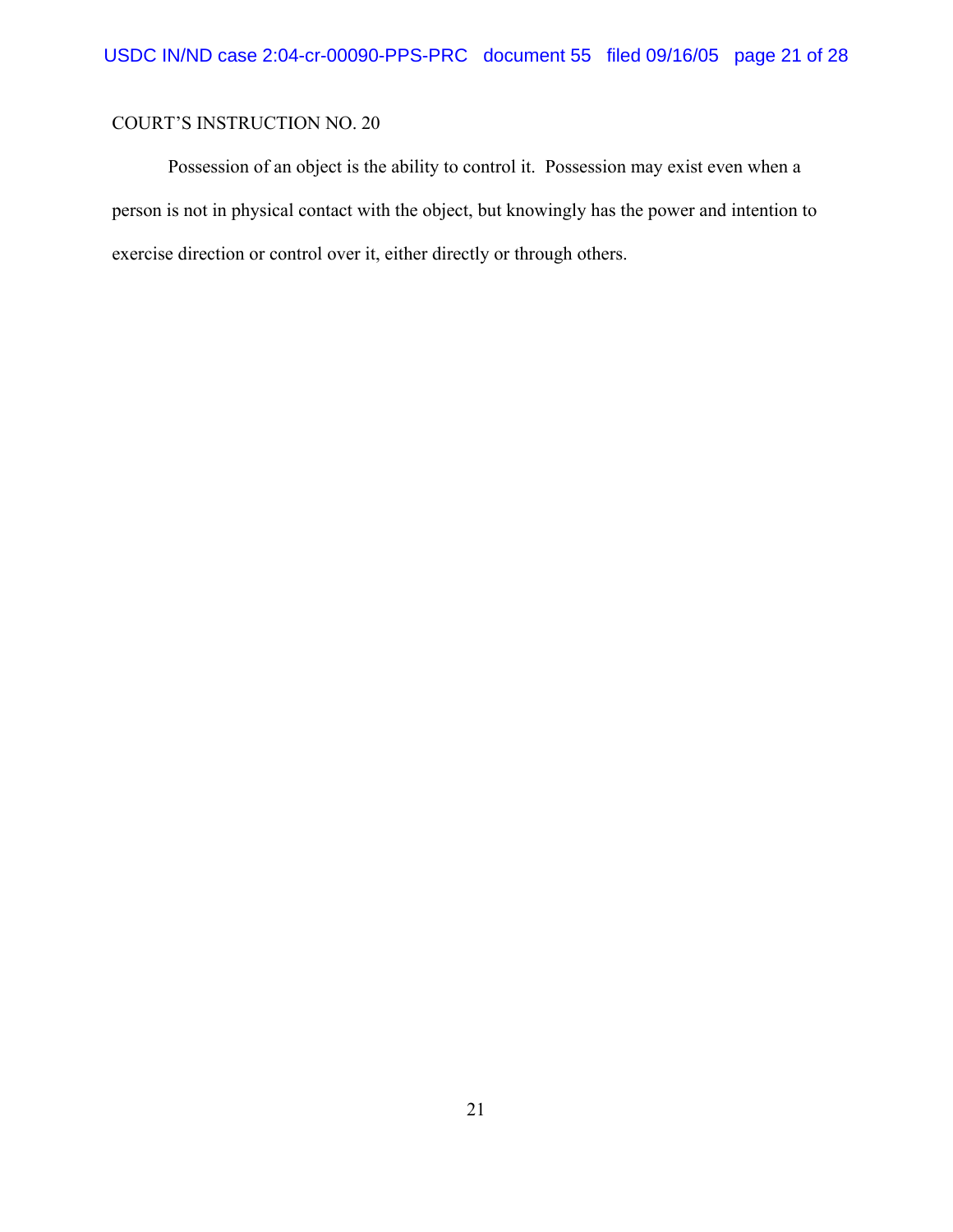When the word "knowingly" is used in these instructions, it means that the defendant realized what he was doing and was aware of the nature of his conduct, and did not act through ignorance, mistake or accident. Knowledge may be proved by the defendant's conduct, and by all the facts and circumstances surrounding the case.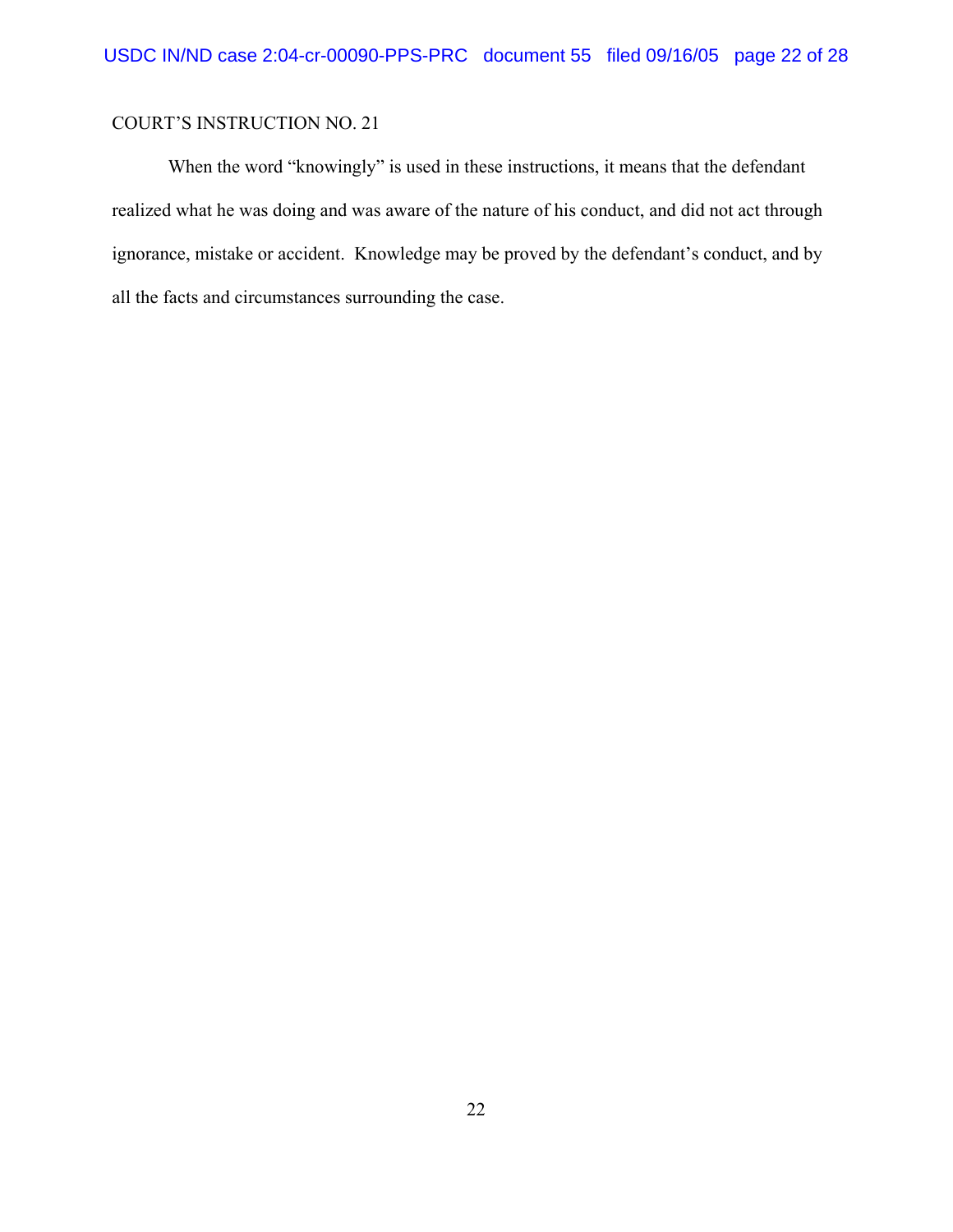A firearm or ammunition has traveled in interstate commerce if it has traveled between one state and any other state, or across a state boundary line. The government need not prove how the firearm or ammunition traveled in interstate commerce or that the firearm's travel was related to the defendant's possession of it or that the defendant knew the firearm had traveled in interstate commerce.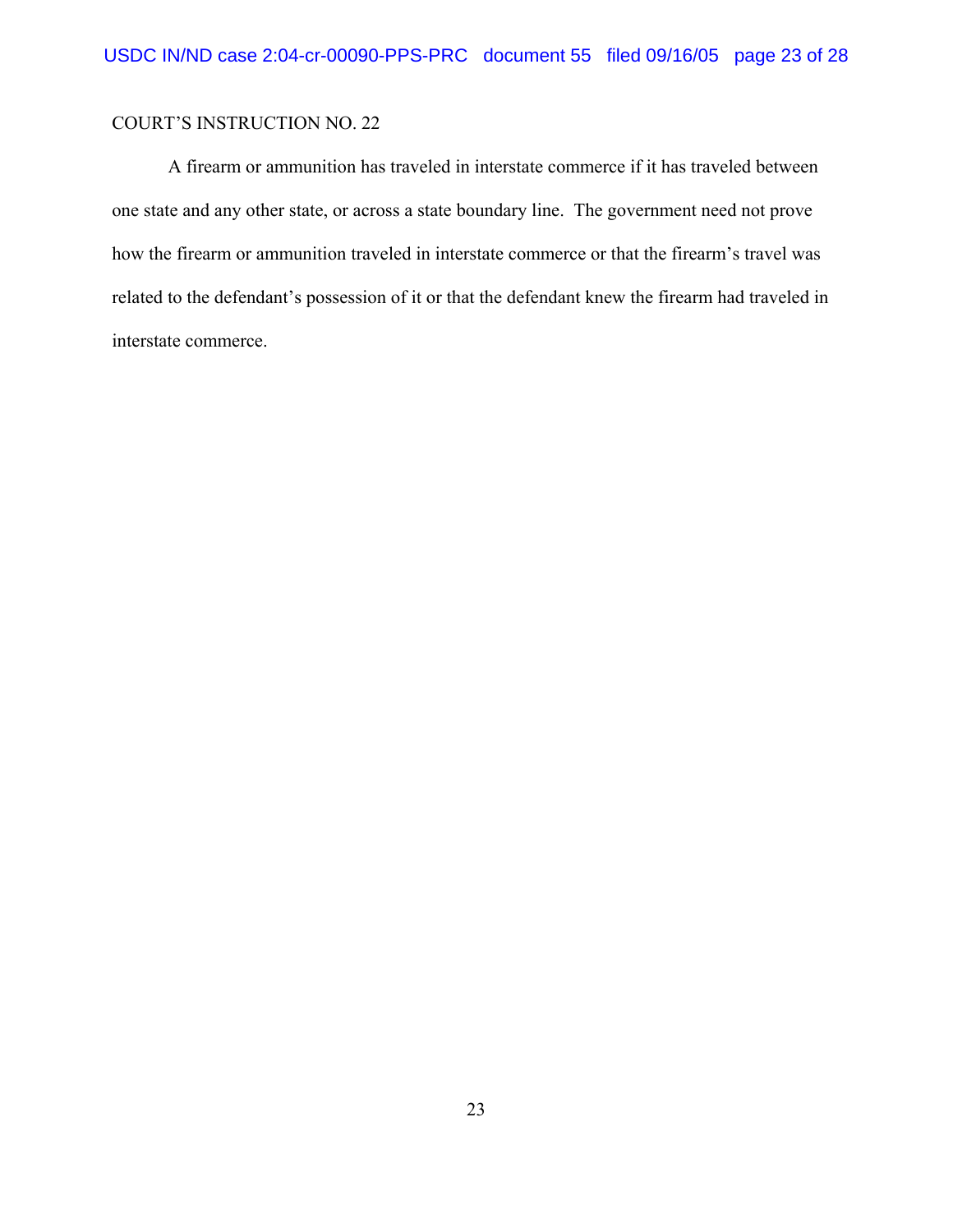The indictment charges that the offense was committed "on or about" November 11, 2003. The government must prove that the offenses happened reasonably close to that date but is not required to prove that the offenses happened on that exact date.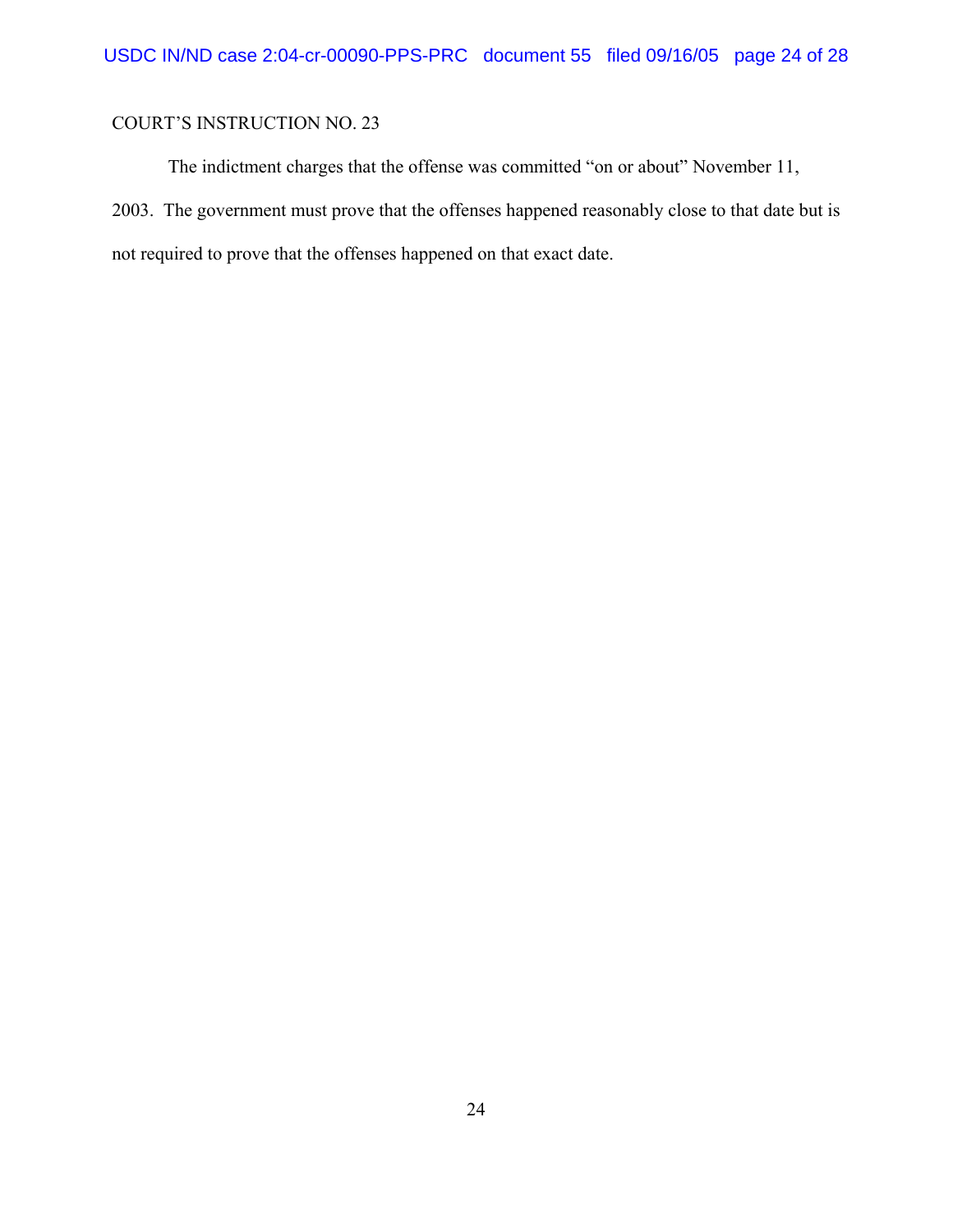Each count of the indictment charges the defendant with having committed a separate offense.

Each count and the evidence relating to it should be considered separately, and a separate verdict should be returned as to each count. Your verdict of guilty or not guilty of an offense charged in one count should not control your decision as to any other count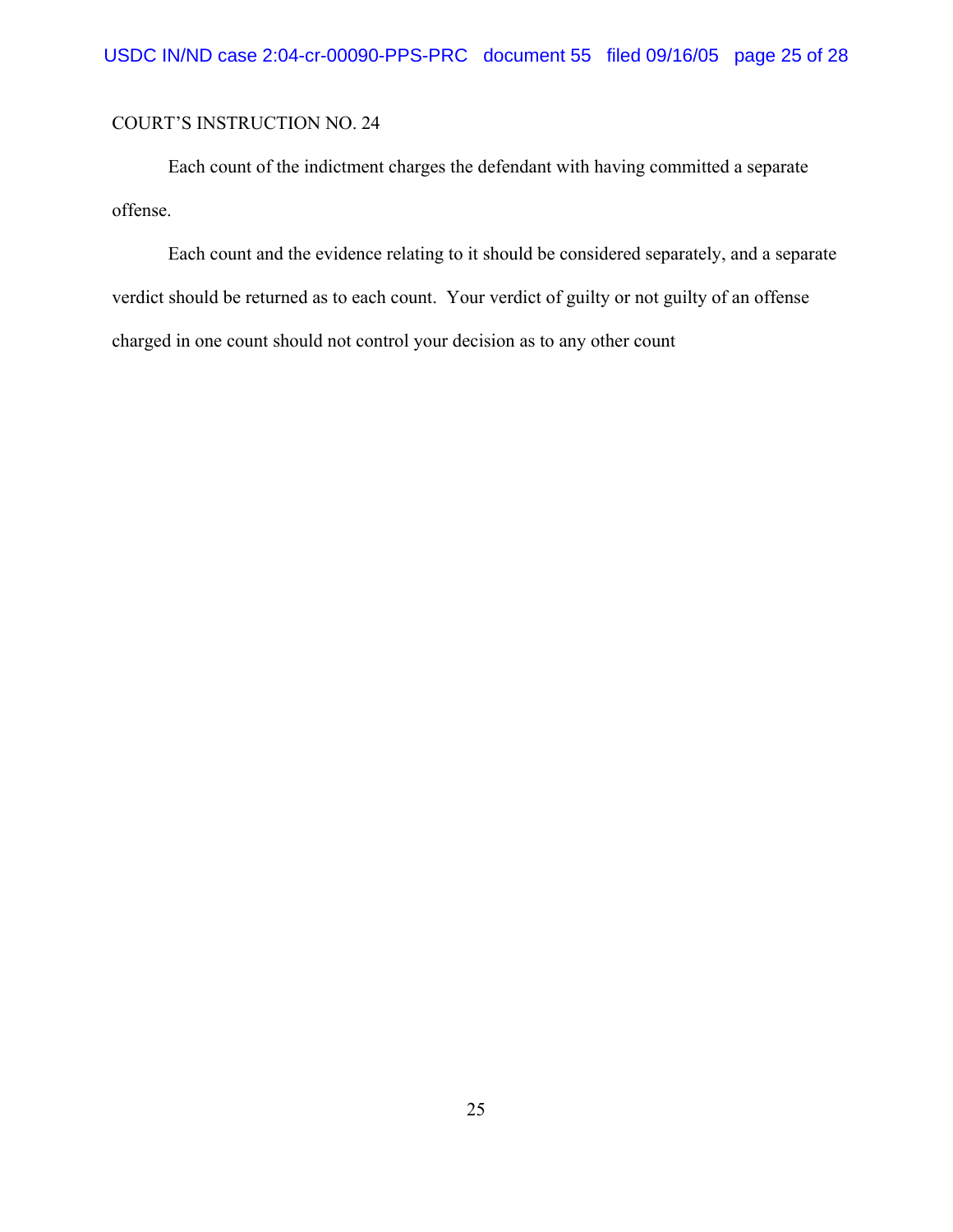Upon retiring to the jury room, select one of your number as your foreperson. The foreperson will preside over your deliberations and will be your representative here in court.

Forms of verdict have been prepared for you.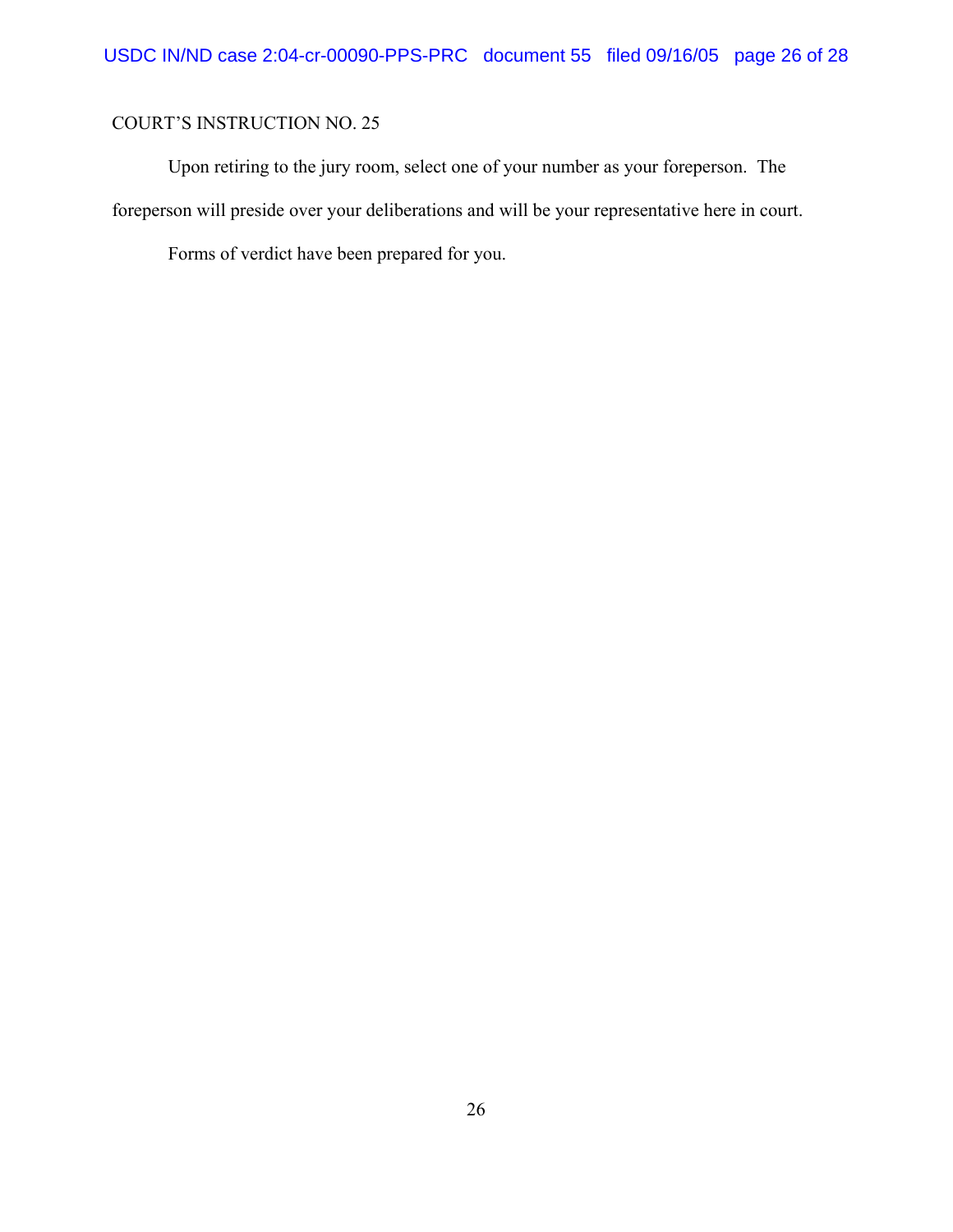I do not anticipate that you will need to communicate with me. If you do, however, the only proper way is in writing, signed by the foreperson, or if he or she is unwilling to do so, by some other juror, and given to the marshal.